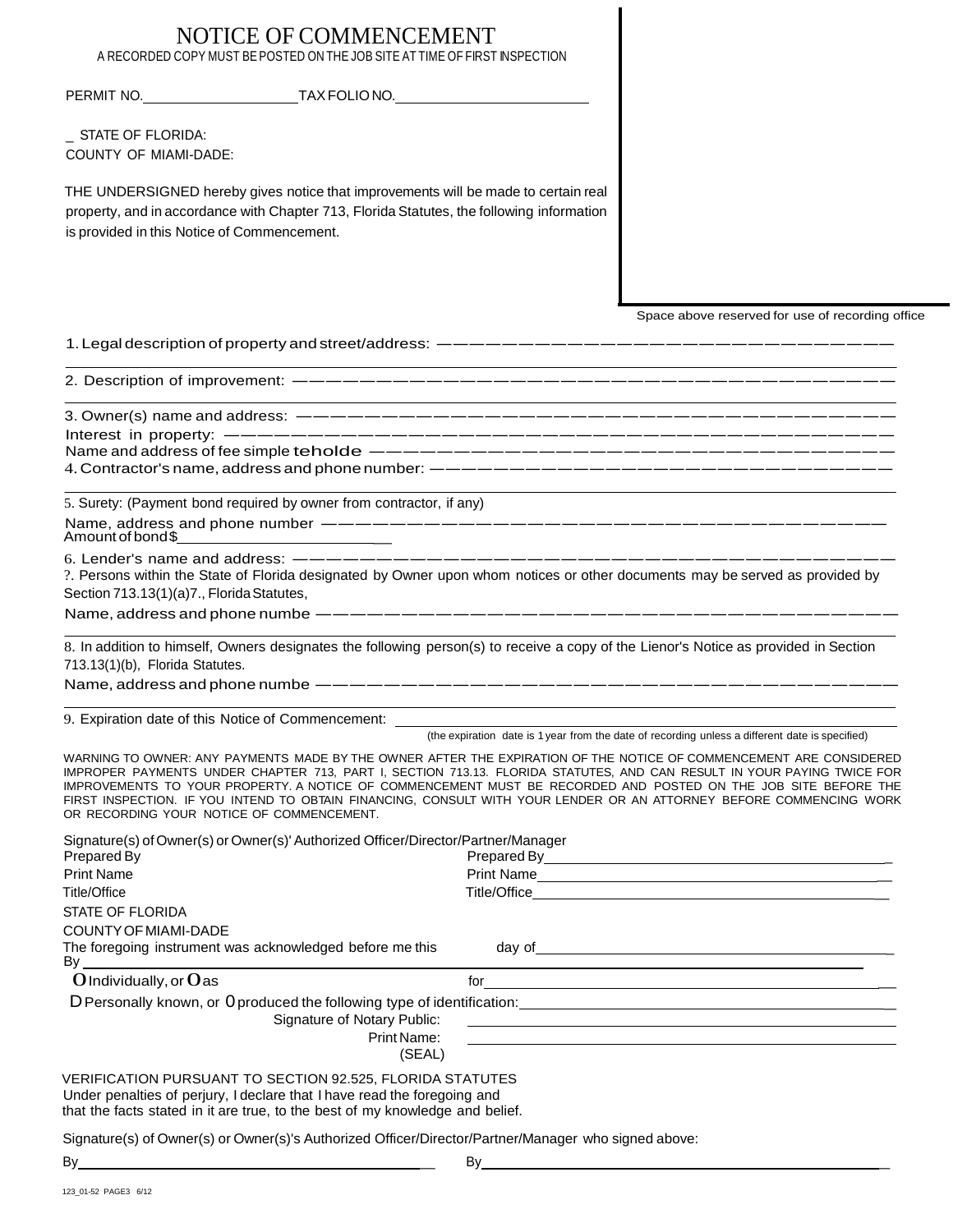| This instrument prepared by:<br>Name:<br>Address:                                                                                                                                                                                                                                                                                                                                                                                                                                                                                                                                                                                                                                                                                                                                        |                                    |                                                                                                           |
|------------------------------------------------------------------------------------------------------------------------------------------------------------------------------------------------------------------------------------------------------------------------------------------------------------------------------------------------------------------------------------------------------------------------------------------------------------------------------------------------------------------------------------------------------------------------------------------------------------------------------------------------------------------------------------------------------------------------------------------------------------------------------------------|------------------------------------|-----------------------------------------------------------------------------------------------------------|
| <b>NOTICE OF TERMINATION</b><br>(of Notice of Commencement)                                                                                                                                                                                                                                                                                                                                                                                                                                                                                                                                                                                                                                                                                                                              |                                    |                                                                                                           |
| STATE OF FLORIDA:<br><b>COUNTY OF MIAMI-DADE:</b>                                                                                                                                                                                                                                                                                                                                                                                                                                                                                                                                                                                                                                                                                                                                        |                                    | Space above reserved for use of recording office                                                          |
| The undersigned hereby gives notice that the effective period of that certain Notice of Commencement<br>dated<br>of the Public Records of Dade County, Florida, will terminate; and, in accordance with Section 713.132, Florida Statutes, the following<br>information is provided:<br>The date and recording information for the Notice of Commencement being terminated are as described above, and all information<br>1.<br>contained therein is hereby expressly incorporated into this NOTICE OF TERMINATION.<br>2.<br>date of this Notice of Termination, whichever date is later.<br>This Notice of Termination applies to:<br>3.<br>O all the real property subject to the above described Notice of Commencement.<br>O only to the portion of such real property described as: | , recorded in O.R. Book/Page______ |                                                                                                           |
| All lienors have been paid in full or prorata in accordance with Section 713.06(4), Florida Statutes.<br>4.<br>5. A copy of this notice has been served on the contractor and on each lienor who has given notice, if any.                                                                                                                                                                                                                                                                                                                                                                                                                                                                                                                                                               |                                    |                                                                                                           |
| Print Name                                                                                                                                                                                                                                                                                                                                                                                                                                                                                                                                                                                                                                                                                                                                                                               |                                    |                                                                                                           |
|                                                                                                                                                                                                                                                                                                                                                                                                                                                                                                                                                                                                                                                                                                                                                                                          |                                    |                                                                                                           |
|                                                                                                                                                                                                                                                                                                                                                                                                                                                                                                                                                                                                                                                                                                                                                                                          |                                    |                                                                                                           |
|                                                                                                                                                                                                                                                                                                                                                                                                                                                                                                                                                                                                                                                                                                                                                                                          |                                    |                                                                                                           |
| seal                                                                                                                                                                                                                                                                                                                                                                                                                                                                                                                                                                                                                                                                                                                                                                                     |                                    |                                                                                                           |
|                                                                                                                                                                                                                                                                                                                                                                                                                                                                                                                                                                                                                                                                                                                                                                                          |                                    | <b>Exhibit attached:</b><br><b>O</b> Contractor's Final Payment Affidavit<br>O Property Legal Description |

0 Copy of Notice of Commencement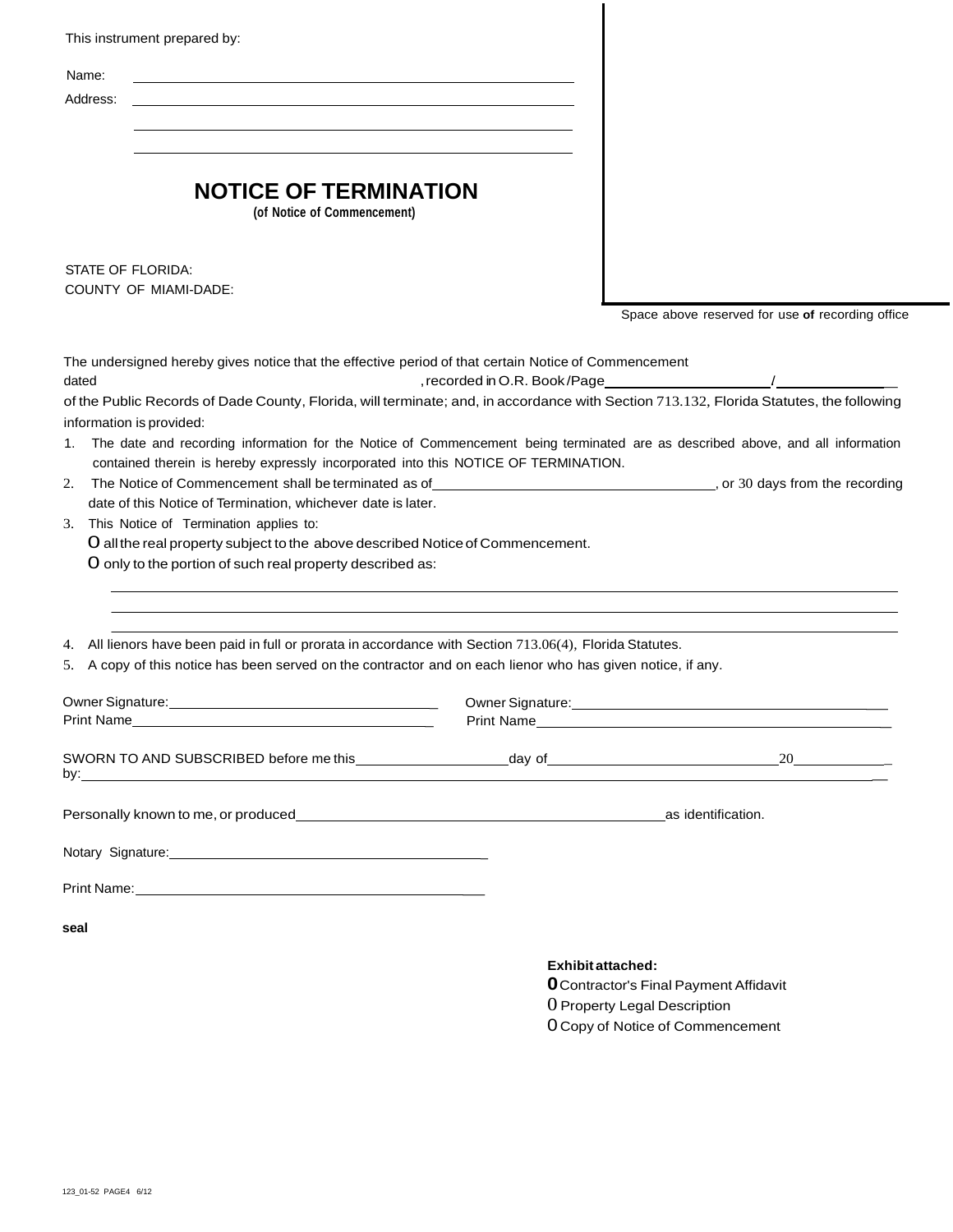# RELEASE OF LIENANDAFFIDAVIT

Space above reserved for use of recording office

1. The undersigned contractor, for an in consideration of the payments of the sum of paid by receipt of which is hereby acknowledged, hereby releases and quit claims to the new part of the hereinafter the hereinafter described property, all liens, lien rights, claims or demands of any kind whatsoever, which the undersigned now has to might have against the building located on, or premises legally described as \_\_\_\_\_\_\_

on account of labor performed and/or materials furnished for the construction of any such improvements on said premises. 2. All labor and materials used by the undersigned in the erection of said improvements have been paid in full, except as follows:

3. All lienors furnishing labor, services, or materials for said improvements have been paid in full, except as follows:

4. This instrument is executed and delivered to the owner in compliance with Chapter 713, Florida Statutes.

5. The undersigned contractors does hereby consent to the payment by the owner of all lienors giving notice and those lienors above named.

| IN WITNESS WHEREOF, I have hereunto set by hand and seal this | day of       | 20     |
|---------------------------------------------------------------|--------------|--------|
| Witnesses:                                                    |              |        |
|                                                               | (Contractor) | (SEAL) |

|        | (Contractor) |
|--------|--------------|
| $\sim$ |              |

#### (President)

#### **STATE OF FLORIDA:**

#### **COUNTY OF MIAMI-DADE:**

| I, hereby acknowledge that the statements contained in the foregoing Release of Lien and Affidavit are true and correct. Sworn |        |    |  |
|--------------------------------------------------------------------------------------------------------------------------------|--------|----|--|
| to and subscribed before me, this                                                                                              | dav of | 20 |  |

| $\cdots$             |  |
|----------------------|--|
| Print Notary's Name: |  |

| My Commission Expires: |  |
|------------------------|--|
|                        |  |